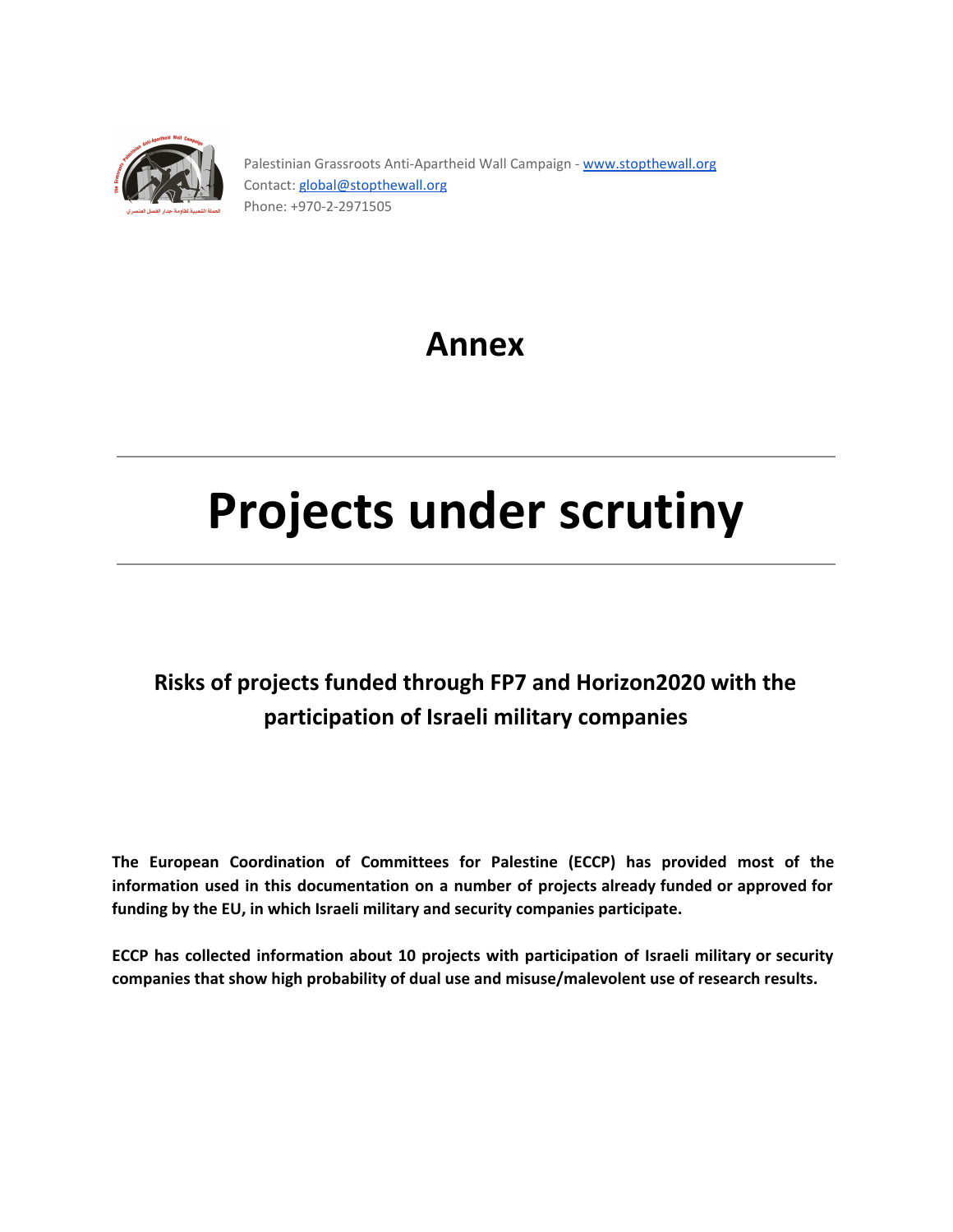## **1. Case Study (current project) : FLYSEC**

| <b>Generic Description:</b><br>Topic: Critical Infrastructure Protection topic<br>6: Improving the aviation security chain<br>Horizon2020: Secure societies - Protecting<br>freedom and security of Europe and its<br>citizens<br>Date: 2015/05/01 to 2018/04/30 | Israeli military<br>company<br>participating<br><b>Elbit Systems</b> | Technology developed under Horizon2020<br>technologies on video surveillance,<br>intelligent remote image processing<br>and biometrics<br>big data analysis, open-source<br>intelligence and crowdsourcing |
|------------------------------------------------------------------------------------------------------------------------------------------------------------------------------------------------------------------------------------------------------------------|----------------------------------------------------------------------|------------------------------------------------------------------------------------------------------------------------------------------------------------------------------------------------------------|
|                                                                                                                                                                                                                                                                  |                                                                      |                                                                                                                                                                                                            |

#### **Initial indicators of possible dual use, misuse or mission creep**

- *The illegal Wall:* Elbit has developed the Elbit Security Systems ("ELSEC") for outdoor and indoor Airport and Seaport security. It uses a combination of two types of electro-optic surveillance systems, including the  $(LORROS<sup>TM</sup>)$  system<sup>1</sup> that is being used as part of Israel's illegal Wall<sup>2</sup>.
- *Israeli military aggressions, including war crimes:*
	- Elbit's remote image processing technology is being used atthe Wall, in itsrobotics,UAVs andUGVs. All are used by Israeli military in its repeated military aggressions, during which according recent UN reports it commits war crimes and possibly crimes against humanity.
	- Just as with the Flysec project, Israeli warfare is since the 2014 aggression on Gaza based on 'digital warfare<sup>'3</sup>, where real time information sharing between forces or actors is at the core of the concept. Elbit Systems participates with contracts in this development.
	- Elbit Systems' Battle Management System(BMS) used by the IDF is an essentialtoolto virtually any combat vehicle mounted sensor or weapon system forming coordinated battle teams that perform their tasks with optimum precision. In addition to its combat networking capabilities, this "super" system of systems provides commanders and crewmen with simplified operational interface, enhanced situational awareness and data communication capabilities.

#### **Other issues:**

*Risk of discrimination:*

● In the FLYSEC Secure Tunnels scenario the passengers are differentiated to Trusted/Pre-Registered, Normal and Enhanced screening passengers. The tunnel is implemented as a virtual path from the landside, through the security check and to the airside [...]

● The categorization of passengers will be based on 'behavioural analysis and innovative cognitive algorithms'. *Privacy concerns:*

● The project aims at an end-to-end airport security system, which captures and merges data of passengers from airports, airlines and security.

The Consortium recognizes the risks regarding profiling and data protection and claims to find 'ethical' solutions, however, without specifying how or showing any indication that it guarantees transparency and accountability to stakeholders and civil society.

<sup>&</sup>lt;sup>1</sup> https://www.elbitsystems.com/elbitmain/area-in2.asp?parent=8&num=69&num2=69

<sup>&</sup>lt;sup>2</sup> http://www.grassrootsonline.org/news/blog/elbit%E2%80%99s-cruel-profit-palestinian-sufferinge

<sup>&</sup>lt;sup>3</sup> http://www.jpost.com/Israel-News/New-Tech/Security-and-Defense-Israels-first-network-centric-war-375789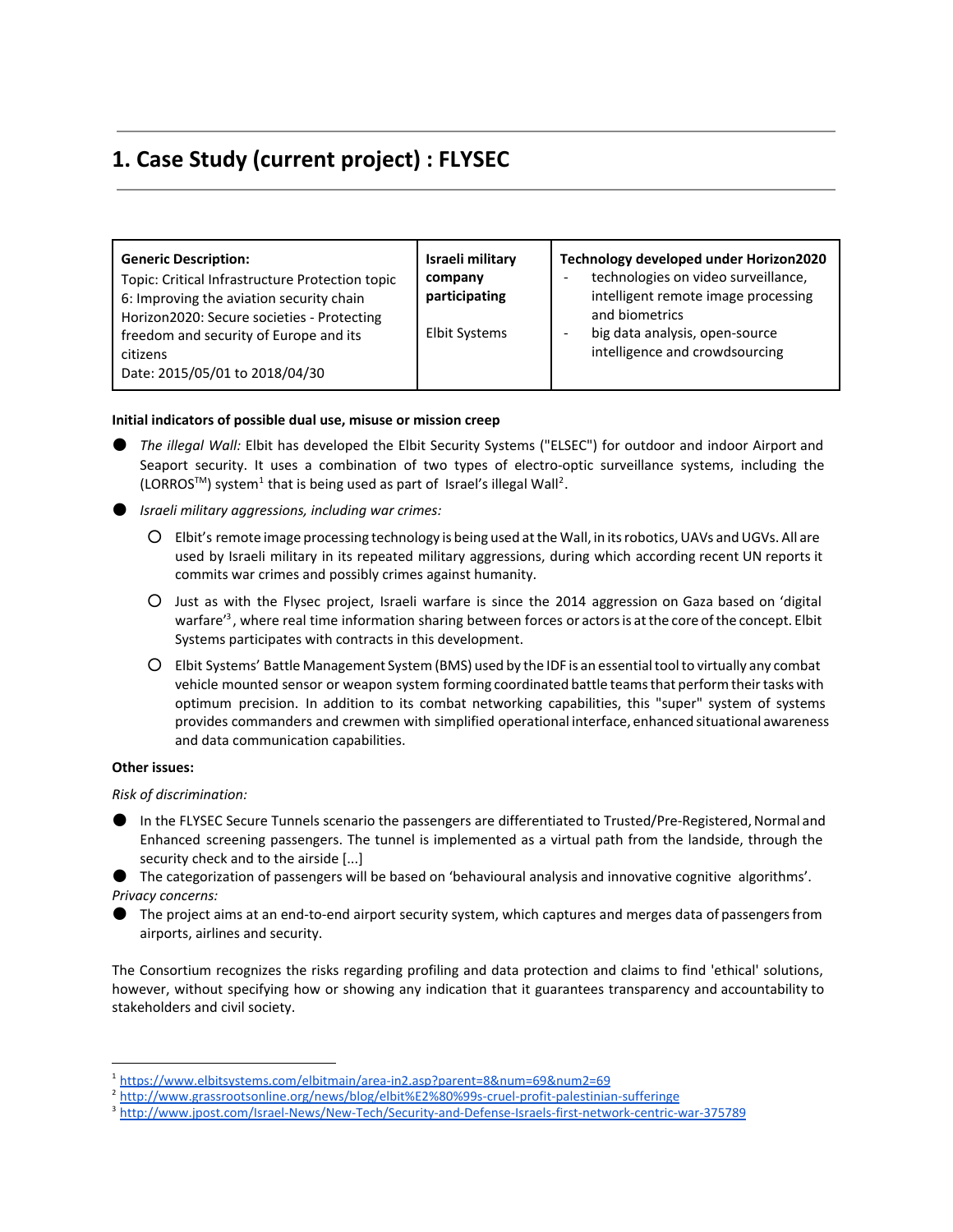## **2. Case Study (past project): OPARUS**

| <b>General Description</b>                                                                                  | Israeli military company<br>participating | Technology developed under Horizon2020                                                                                                                                           |
|-------------------------------------------------------------------------------------------------------------|-------------------------------------------|----------------------------------------------------------------------------------------------------------------------------------------------------------------------------------|
| Topic: Open Architecture<br>for UAV-based<br>Surveillance System<br>FP7: FP7-Security<br>Completed: 31/5/13 | Israeli Aerospace Industries              | MALE remote piloted aircraft (RPA/drone)<br>Development of segregated airspace<br>Datalink technology<br>Thermal Image Generators<br>Phase Array SAR Antenna<br><b>SAR Radar</b> |

#### **Initial indicators of possible dual use, misuse or mission creep**

#### Male drones:

- With ever more sophisticated drone technology, their use has been increasing in Israeli military aggressions on Gaza, including in attacks deemed in UN reports to be war crimes or possibly crimes against humanity<sup>4</sup>:
	- The Palestinian Centre for Human Rights reported that 825 Palestinians had died from attacks carried out by drones between June 2006 and October 2011.<sup>5</sup>
	- In November 2012 Israel launched 'Operation Pillar of Defence' on Gaza. According to the Gaza based Al Mezan Centre for Human Rights 201 out of 255 of these people were killed by attacks from Israeli drones.<sup>6</sup> Investigations by Human Rights Watch showed that 18 airstrikes, of which atleastseven were conducted by drones, were "in apparent violation of the laws of war." Arie Egozi writing for Flight Global said of Operation Pillar of Defence: "the eight days of fighting over Gaza have brought the use of unmanned air vehicles and intelligence sensors to a peak that some Israeli sources have described as "unprecedented".<sup>7</sup>
	- The UN Fact Finding Mission on the 2014 Israeli military aggression on Gaza as well as reports by Amnesty International and others, prove the systematic use of drone technology in war crimes.<sup>8</sup>
- IAI drones (including the armed Heron drones) have been used by the IDF since 2005.<sup>9</sup>

### Thermal Image Generators:

Col. Desmond Travers - member of the UN fact finding mission on Operation Cast Lead in Gaza in 2009, whose report has come to be known as the Goldstone report – has stated that according to his analyses, thermal imaging technologies are likely to have been used to identify high occupancy targets. Such high occupancy targets arose when Palestinians fled to relatives or friends houses in areas of Gaza believed to be safe. This usually followed when obeying instructions in leaflets which had been dropped by the Israeli Air Force to leave the area in which those leaflets had been dropped.

IAI uses its thermal Imager capacity is used as well for the construction of the Wall: The Plug-in Optronic Payload (POP), originally designed for helicopters, includes a focal plane array thermal imager and is deployed along the illegal  $Wall.<sup>10</sup>$ 

<sup>4</sup> See the report of the UN Fact Finding Mission on the military aggression on Gaza 'Cast Lead' in 2009.

http://www2.ohchr.org/english/bodies/hrcouncil/docs/12session/A-HRC-12-48.pdf

<sup>5</sup> <http://scholarcommons.usf.edu/cgi/viewcontent.cgi?article=1406&context=jss>

<sup>6</sup> https://corporatewatch.org/news/2014/oct/05/gaza-life-beneath-drones-part-four

<sup>&</sup>lt;sup>7</sup> https://dronewarsuk.files.wordpress.com/2014/01/israel-and-the-drone-wars.pdf

<sup>8</sup> [https://blackfriday.amnesty.org/report.php,](https://blackfriday.amnesty.org/report.php) [http://www.ohchr.org/Documents/HRBodies/HRCouncil/CoIGaza/A\\_HRC\\_CRP\\_4.docx](http://www.ohchr.org/Documents/HRBodies/HRCouncil/CoIGaza/A_HRC_CRP_4.docx)

<sup>9</sup> http://www.airforce-technology.com/projects/heron-uav/

<sup>&</sup>lt;sup>10</sup> https://icj10.stopthewall.org/israel-aerospace-industries/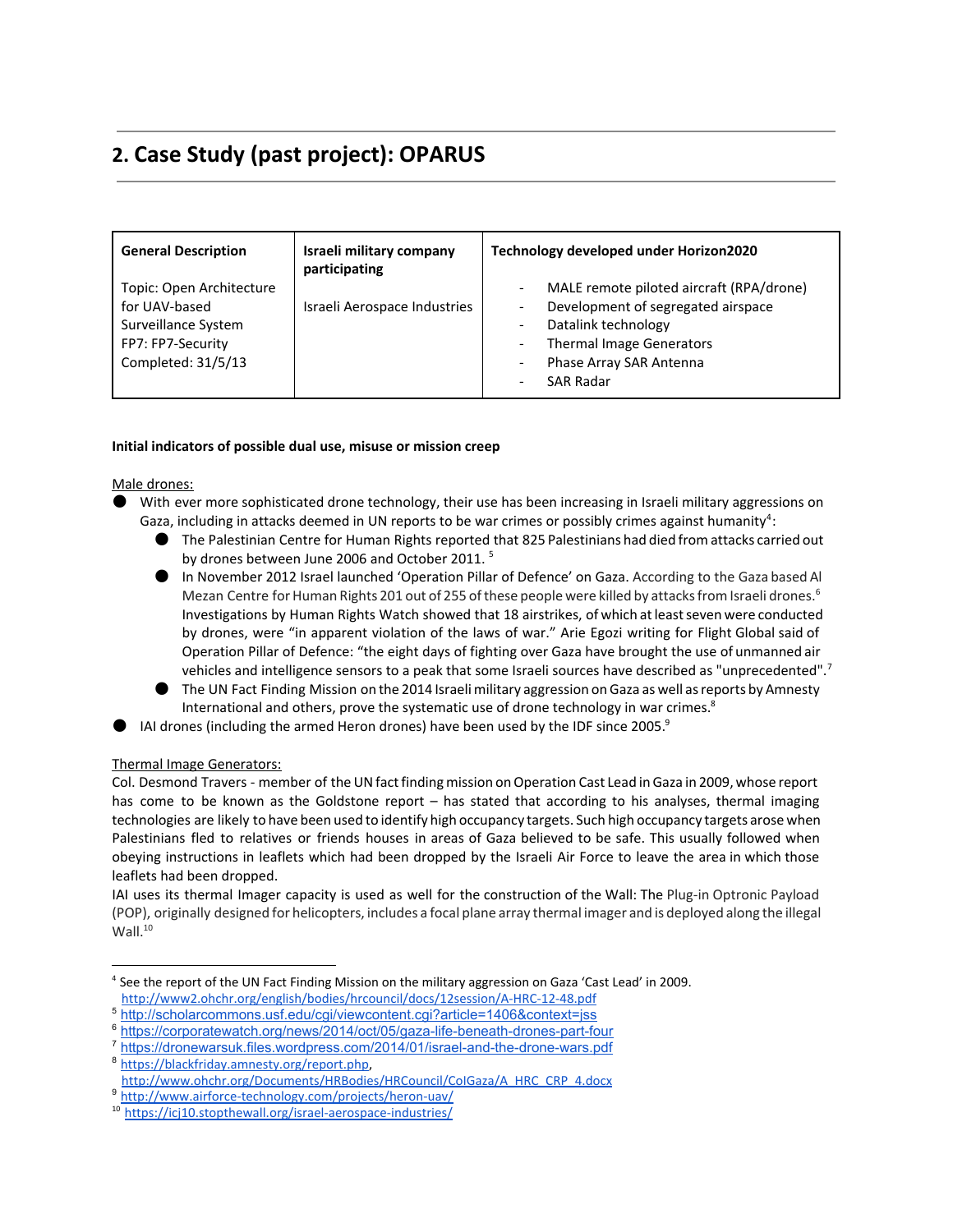SAR Radar:

Synthetic aperture radar (SAR) is a form of radar which is used to create images of objects, such as military targets. IAI Heron drones are equipped with this radar.<sup>11</sup>

## **3. Other projects**

| Project                                                                     | Generic                                                                                                                                   | <b>Technology developed</b>                                                                                                                                                                                                                                                                                                                                                                                              | Initial indicators of possible dual use, misuse or mission                                                                                                                                                                                                                                                                                                                                                                                                                                                                                                                                                                                        |
|-----------------------------------------------------------------------------|-------------------------------------------------------------------------------------------------------------------------------------------|--------------------------------------------------------------------------------------------------------------------------------------------------------------------------------------------------------------------------------------------------------------------------------------------------------------------------------------------------------------------------------------------------------------------------|---------------------------------------------------------------------------------------------------------------------------------------------------------------------------------------------------------------------------------------------------------------------------------------------------------------------------------------------------------------------------------------------------------------------------------------------------------------------------------------------------------------------------------------------------------------------------------------------------------------------------------------------------|
| name<br><b>AMISA</b><br>(with<br><b>Israeli</b><br>Aerospace<br>Industries) | description<br>Topic:<br>Manufacturin<br>g Process<br>Design<br><b>FP7:</b><br>FP7-MMP<br>Nanotech/ma<br>terials<br>Completed:<br>31/3/14 | under Horizon2020<br>"IAI indicated that<br>AMISA provided<br>insight into<br>re-architecting its<br>Vehicle Localization<br>System (VLS), the<br>control subsystem of<br>IAI's Unmanned<br>Ground Vehicle (UGV).<br>The new architecture<br>will combine several<br>components in two<br>portions of the<br>subsystem. No analysis<br>is yet available as to<br>the potential savings<br>of this design." <sup>12</sup> | creep<br>In 2008, the Guardium <sup>13</sup> was introduced by the IDF to<br>patrol the Gazan border in order to implement the illegal<br>siege on Gaza. It is a weaponised vehicle with no need<br>for human physical interaction and was created by IAI<br>and Elbit. It is around the size of a Jeep J8, weighs 1.4<br>tons and can go up to 80km/h for several days.<br>In 2015, the Border Patroller was introduced to the<br>Gazan border, and is again a weaponised vehicle. It is<br>again created by IAI and Elbit (in a joint venture group<br>company called G-NIUS) and is based on the Ford F-350<br>Super Duty Truck. <sup>14</sup> |
| <b>TALOS</b><br>(with<br><b>Israeli</b><br>Aerospace<br>Industries)         | Topic:<br>Transportabl<br>e<br>autonomous<br>patrol for<br>land border<br>surveillance<br><b>FP7:</b><br>FP7-Security                     | - create a system in<br>which UGVs and UAVs<br>can keep surveillance<br>on any given land<br>border. <sup>15</sup> Through<br><b>UUCCs (Unmanned</b><br>Unit Command<br>Centres) and Static<br>Sensor Towers, CRATE                                                                                                                                                                                                      | IAI's UGVs and UAVs are already a central part of Israeli<br>military aggressions and military occupation. They are<br>easily weaponised, and with this system, easily<br>controlled.<br>The IDF uses WiMAX technology since the 2006<br>aggression on Lebanon <sup>16</sup> and further knowledge on<br>WiMAX capacity by IAI is likely to be integrated into<br>Israeli weapons.                                                                                                                                                                                                                                                                |

<sup>&</sup>lt;sup>11</sup> http://www.iai.co.il/2013/18900-16382-en/BusinessAreas\_UnmannedAirSystems\_HeronFamily.aspx

<sup>15</sup> [http://cordis.europa.eu/result/rcn/140453\\_en.html](http://cordis.europa.eu/result/rcn/140453_en.html)

<sup>&</sup>lt;sup>12</sup> [http://cordis.europa.eu/result/rcn/153479\\_en.html](http://cordis.europa.eu/result/rcn/153479_en.html)

<sup>&</sup>lt;sup>13</sup> http://gizmodo.com/5943055/the-g-nius-guardium-guards-golan-like-a-golem

<sup>&</sup>lt;sup>14</sup> http://www.jpost.com/Arab-Israeli-Conflict/IDF-expects-UGVs-robots-to-play-ever-greater-roles-in-combat-391365

<sup>&</sup>lt;sup>16</sup> http://www.wired.co.uk/news/archive/2010-08/10/israeli-army-commissions-battlefield-wi-fi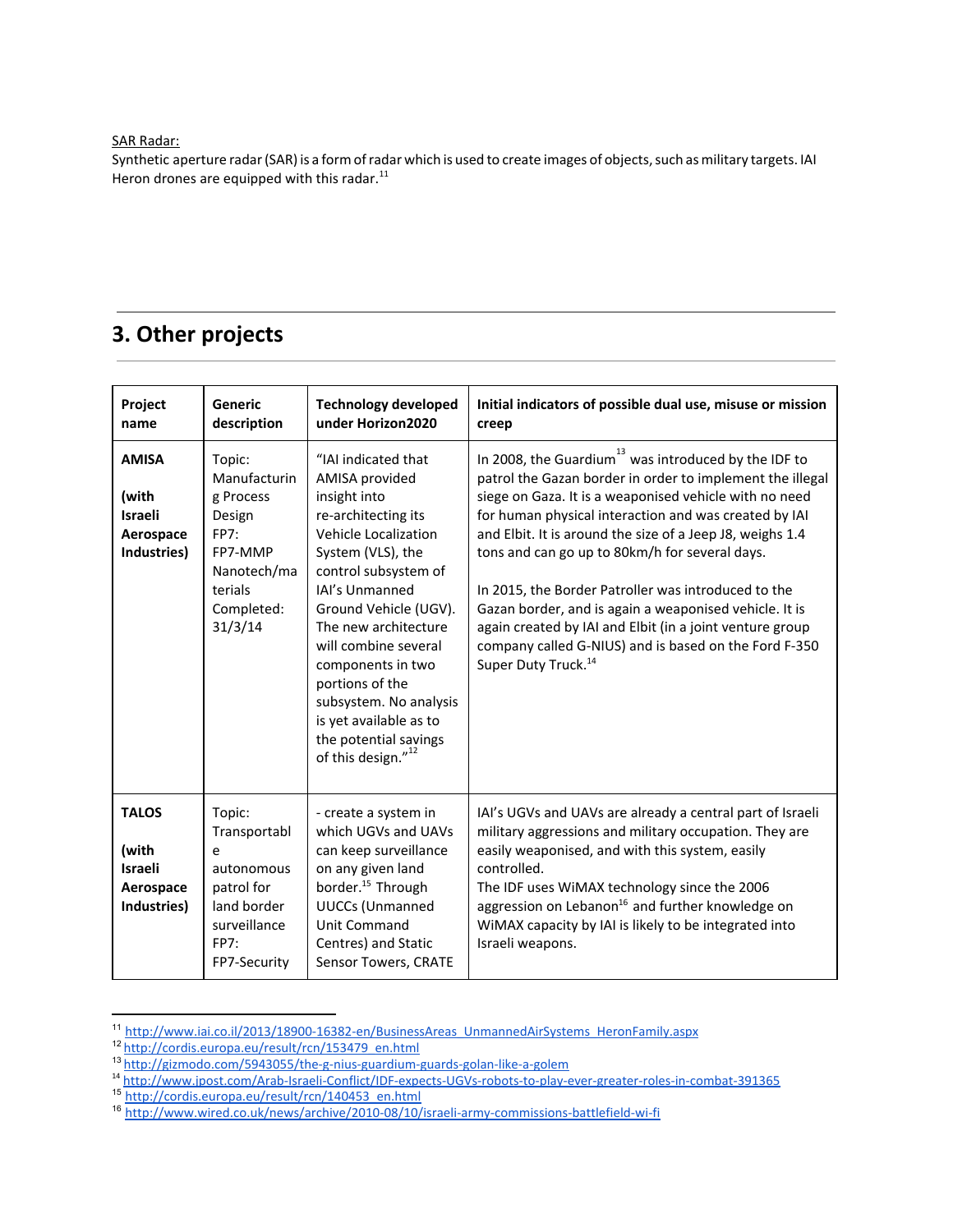|                                                               | Completed:<br>31/5/13                                                                                                               | can keep record of all<br>the facilities available<br>to the user. UGVs and<br>UAVs can then patrol<br>the border, whilst the<br>user can be a safe<br>distance away.<br>- WiMAX (Worldwide<br>Interoperability for<br>Microwave Access)                                                             | Israeli war strategies are based on incremental use of<br>robotics <sup>17</sup><br>IAI already transforms combat vehicles in unmanned<br>platforms through robotics. <sup>18</sup>                                                                                                                                                                                                                                                                          |
|---------------------------------------------------------------|-------------------------------------------------------------------------------------------------------------------------------------|------------------------------------------------------------------------------------------------------------------------------------------------------------------------------------------------------------------------------------------------------------------------------------------------------|--------------------------------------------------------------------------------------------------------------------------------------------------------------------------------------------------------------------------------------------------------------------------------------------------------------------------------------------------------------------------------------------------------------------------------------------------------------|
| QI2S<br>(with<br>Ramon<br>Chips LTD)                          | Topic: Key<br>technologies<br>enabling<br>observations<br>in and from<br>space<br><b>FP7:</b><br>FP7-SPACE<br>Completed:<br>30/6/15 | Ramon Chips develops<br>the spaceborne<br>Hyper-Spectral (HS)<br>QI2S ManyCore (RC64<br>ManyCore) chip<br>QI2S speeds up and<br>develops HS imaging.<br>This means that the HS<br>imaging from specific<br>areas can now be sent<br>far quicker.                                                     | Ramon Chips is funded by the Israeli Space Agency.<br>Israeli military strategy is based on integrating satellite<br>communication in its digital warfare program. <sup>19</sup><br>Israeli officials have publicly declared that future Israeli<br>wars should turn 'space wars', based on satellite systems<br>and space technologies. The establishment of a special<br>committee for that purpose underlines the Israeli focus<br>on this. <sup>20</sup> |
| <b>PROTECTR</b><br>AIL<br>(with Elbit<br>Systems)             | Topic:<br>Railway<br>Security<br><b>FP7:</b><br>FP7-SECURITY<br>Completed:<br>28/2/14                                               | <b>CBRNE Detection</b><br>Systems (Chemical,<br>Biological,<br>Radiological, Nuclear,<br>and Explosive) protect<br>critical national<br>infrastructure<br>Portable WiMesh<br>Systems enable fast<br>setting up of flexible,<br>modular ad-hoc<br>network without the<br>need for network<br>planning | Portable WIMesh Systems are typical dual-use<br>technology and integrates into Elbit's communication<br>products for the Israeli and other military forces.                                                                                                                                                                                                                                                                                                  |
| <b>PPLANE</b><br>(with<br>Israeli<br>Aerospace<br>Industries) | Topic:<br>Personal Air<br>Transport<br>Systems<br><b>FP7:</b><br>FP7-Transpor<br>t<br>Completed:                                    | Personal Air Transport<br>System (PATS): the<br>ability for the general<br>public to fly small<br>aircraft,<br>remote-piloted<br>aircraft, to create<br>planes that don't need                                                                                                                       | IAI remote controlled vehicle technology - whether in<br>ground or airborne - is used regularly during Israeli<br>military aggressions.                                                                                                                                                                                                                                                                                                                      |

17

<sup>18</sup> http://www.iai.co.il/2013/17483-17493-en/Business\_Areas\_Military\_Land\_UGV.aspx

"military defense" lies in space technologies. See: http://news.walla.co.il/item/2716520 (hebrew)

http://www.jpost.com/Business-and-Innovation/Israeli-robotics-expert-West-10-years-ahead-of-enemy-in-warfare-technology-[435494](http://www.jpost.com/Business-and-Innovation/Israeli-robotics-expert-West-10-years-ahead-of-enemy-in-warfare-technology-435494), http://www.haaretz.com/israel-news/business/.premium-1.690041

<sup>&</sup>lt;sup>19</sup> <u>http://www.jpost.com/Israel-News/New-Tech/Security-and-Defense-Israels-first-network-centric-war-375789</u><br><sup>20</sup> In January 2014, the former head of the ministry of defense, Odi Shani, has announced publicly that Israel